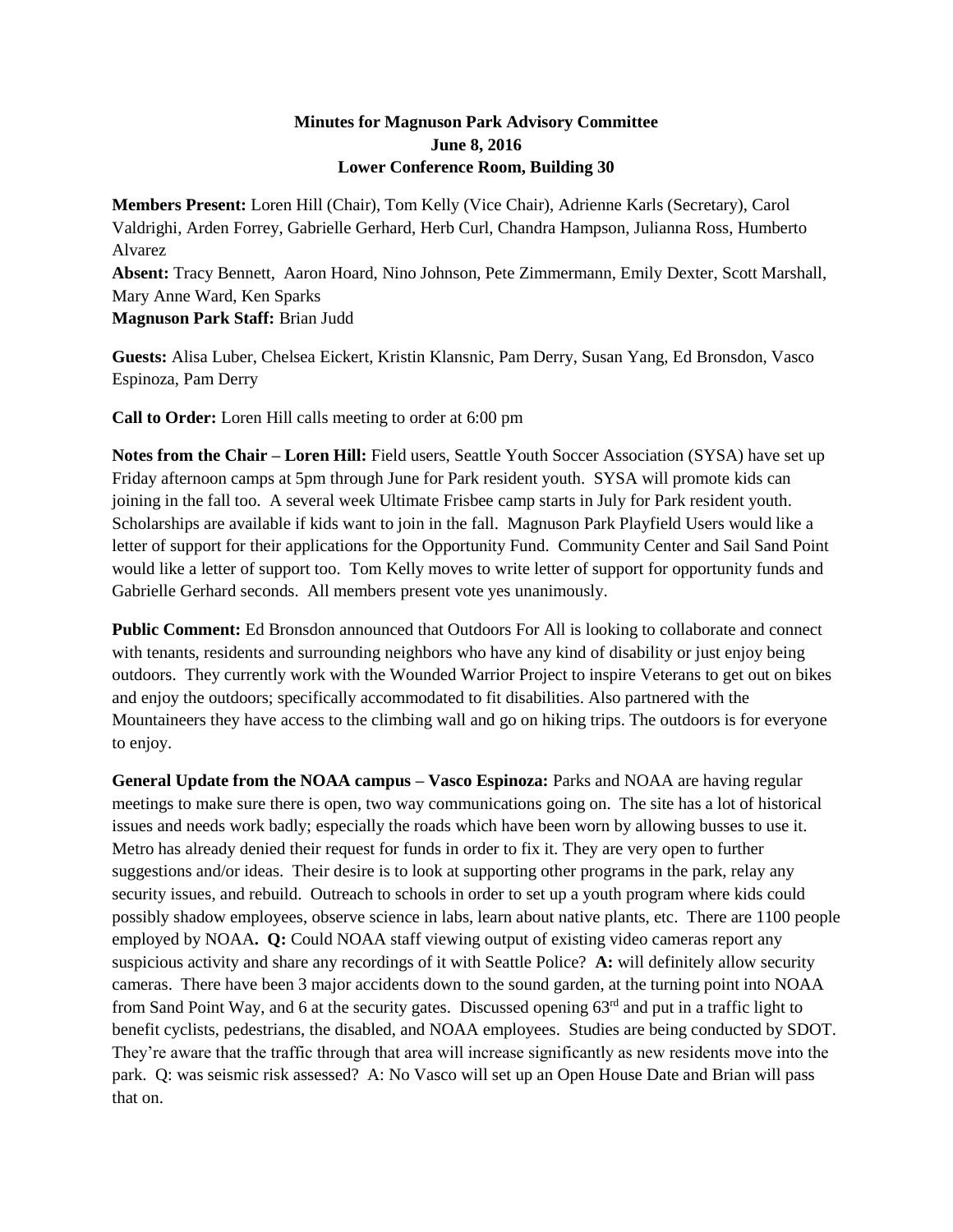**Interpreting data to design programs for residents – Chelsea Eickert:** Solid Ground (SG) is in the second phase of surveys with parents and kids living in low income housing. SG has a 3 year strategic plan which includes improving the quality of meeting individual's needs. There are approximately 250 kids currently living in the park and that number will increase when building 9 is finished. The goal for programs for kids is that they help them recover from homelessness. The demographic data; over 100 intake and case notes with kids are reviewed. The data which is being obtained are topics such as how well do kids do in school (participation rates)? Are they finding study time to finish homework outside of school? Once the data is collected it will be handed over to Dee Hillis and Gordon McHenry. They will determine which recommendations will take top priority over the 3 year plan; as the SG budget allows, the priorities will be implemented. The goal is also to decrease future homelessness for kids and encourage family and community involvement. **Q:** Does the plan include youth? **A:** we would like to offer that and extend out to other partners for assistance. **Q:** What are the largest needs for kids and their families? **A:** parents are all about education first. There's not enough structure in the homework groups M-F. **Q:** How do you see the community center working with SG on this? **A:** collaborate on how best to create age appropriate classes. SG would like to possibly become full time partners with the community center and with combined efforts we could provide programs and study time for the kids when space is available. **Q:** Are the lease public benefits benefitting Sand Point Housing kids and adults? **A:** of over 50 tenants providing services for free or at a discounted rate there has been little reported as of late. **Adrienne Karls:** Sail Sand Point has done free sailing lessons, Magnuson Athletic Club offered a discounted membership and free with a certain amount of time to try it out (when they first opened), and the tennis center offered free coffee when they first opened (not sure if they provided lessons or court time as well), Mountaineers Club offered rock wall time with training (not completely certain about that). This is only what sticks out in my mind. I'm sure there are more that I have forgotten. It's difficult for people with disabilities to get from the residential side of the park to the places who are offering free services. I feel that the lease agreements should be held and information available to all Sand Point Housing residents.

**Director's Report – Brian Judd:** Our summer newsletter will be sent out next week. The route for bus #62 has identified another location than behind building 30. A long term plan also includes creating a bus route with stops along 62<sup>nd</sup> AVE for easier resident access. Overall general security has been quiet. Last weeks of school are coming and we have done some proactive planning because kids are still looking at cars but there have been no break-ins. The south end of the park has had the most break-ins (burglary, damages, during day and night time). Security is keeping a detailed log of hot spots, number of incidents and people camping out in the park. Over the next 10 weeks there are 20 summer camps going on. Easiest access to the park is going to be at  $65<sup>th</sup>$  entry. Traffic is going to get worse than it already is. Spread the word**. Q**: Do park incidents go to SPD or just parks? **A:** the manager keeps a copy and sends it to be filed with the safety office; always communicate with police to stay up to date both ways. Continue reporting to parks, and tracking. June  $23<sup>rd</sup>$  is the annual Rotary Club block party.

**Building 9 update – Alisa Luber:** introductions to Pam Derry, the Architect; Susan Yang, Denise Louie Education Center Executive Director. Building 9 had to start by looking at its past and then bring it forward. There's a lot of damage to the building (i.e. collapsing roof, damaged skylights, etc.) and it's a massive project. There will be 148 affordable and energy efficient apartments, Denise Louie Education Center and NeighborCare Clinic will occupy the central space facing  $62<sup>nd</sup>$ . There will also be an opening through the center portion which will be a resident lounge area. Still waiting on Landmarks approval, and